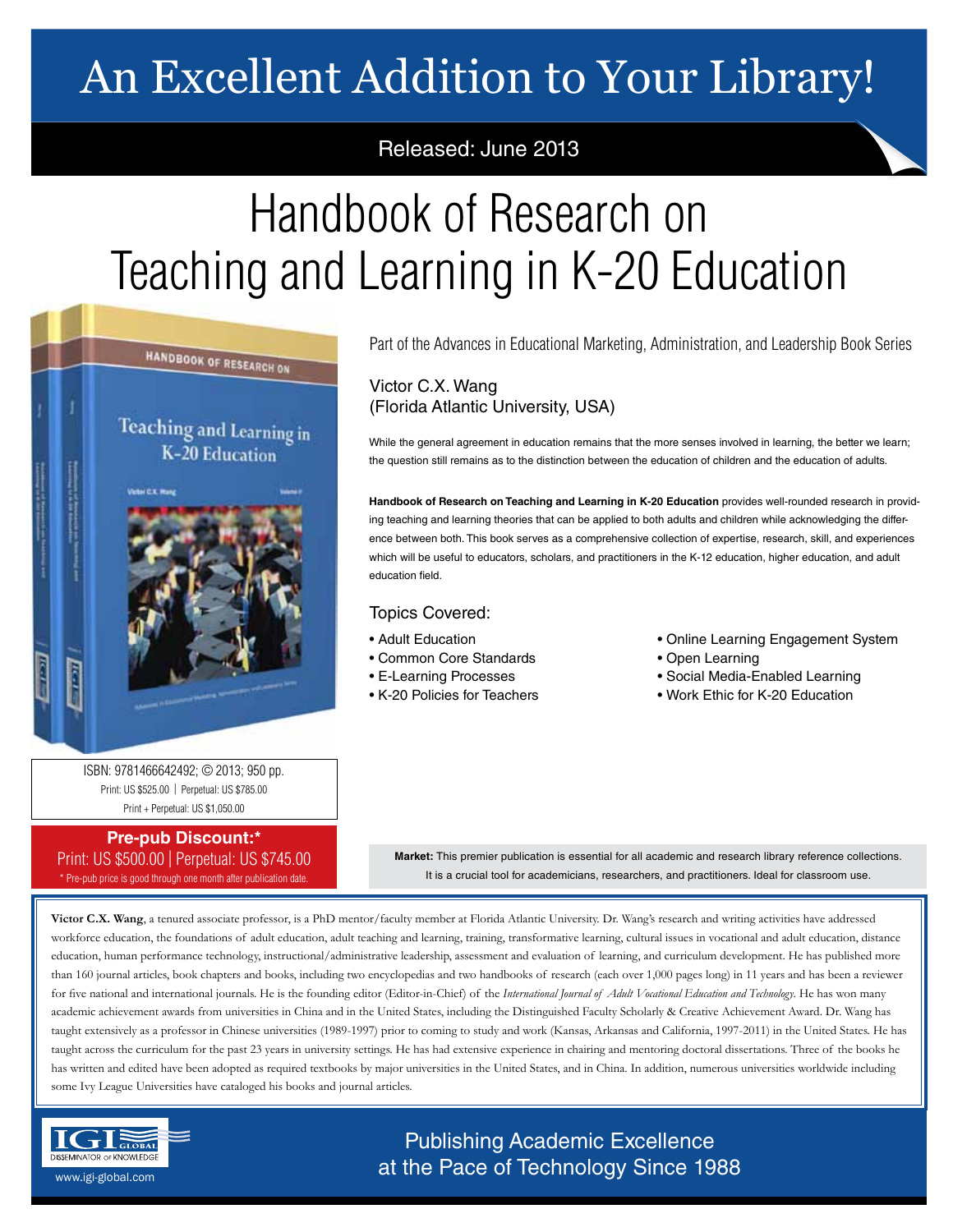Chapter 1 *Teaching for Critical Thinking* Stephen Brookfield, University of St. Thomas, USA

Chapter 2 *Learning through Teaching* Patricia Cranton, University of New Brunswick, Canada Laurence Robert Cohen, Independent Educator ret., USA

Chapter 3 *Learning to Lead in the Midst of Complex Times* Patricia Maslin-Ostrowski, Florida Atlantic University, USA Eleanor Drago-Severson, Columbia University, USA

Chapter 4 *Common Core State Standards* Carol Adamec Brown, East Carolina University, USA

Chapter 5 *Quality in K-20 e-Learning Processes* Javier Sarsa, University of Zaragoza, Spain Rebeca Soler, University of Zaragoza, Spain

Chapter 6 *The Impact of K-20 Policies on Teachers, from Effectiveness to Attrition* Amy L. Sedivy-Benton, University of Arkansas, Little Rock, USA

Chapter 7 *Teaching as Literacy* Krista Steinke, Florida Atlantic University, USA Valerie Bryan, Florida Atlantic University, USA

Chapter 8 *Adapting Adult Educators' Teaching Philosophies to Foster Adult Learners' Transformation and Emancipation* Victor C. X. Wang, Florida Atlantic University, USA Patricia Cranton University of New Brunswick, Canada

Chapter 9 *School Leaders and Cultural Competence* Maysaa Barakat, Auburn University, USA Maria Martinez Witte, Auburn University, USA James E. Witte, Auburn University, USA

Chapter 10 *Democratizing Classroom Discussion* Stephen Brookfield, University of St. Thomas, USA

Chapter 11 *Online Learning Engagement System (OLES) Design Framework for Postsecondary Online Learning Environments* Wen-Hao David Huang, University of Illinois at Urbana-Champaign, USA

Chapter 12 *Opening the Learning Space* Jo A. Tyler, Penn State University-Harrisburg, USA

Chapter 13 *The Development of the Occupational Work Ethic for K-20 Education* Gregory C. Petty, University of Tennessee, Knoxville, USA

Chapter 14 *Facilitating Learning in Second Life* Maureen Ellis, East Carolina University, USA Patricia J. Anderson, East Carolina University, USA

Chapter 15 *Envisioning K-20 Education* Olutoyin Mejiuni, Obafemi Awolowo University Ile-Ife, Nigeria

Chapter 16 *Partnerships between University and Adult Education Providers* Maria Martinez Witte, Auburn University, USA Azzam Abd-El Naby Ahmed, Beni Suef University, Egypt James E. Witte, Auburn University, USA

Chapter 17 *Digital Citizenship Instruction in K-20 Education* Lesley S. J. Farmer, California State University, Long Beach, USA

Chapter 18 *Teacher Assessment in Technology-Integrated Early Childhood Classrooms* Esther Ntuli, Idaho State University, USA Lydia Kyei-Blankson, Illinois State University, USA

Chapter 19 *Computer-Aided Engineering Education – New Learning Approaches and Technologies* Chen Kang, Lee, University Tenaga Nasional, Malaysia Manjit Singh Sidhu, University Tenaga Nasional, Malaysia

Chapter 20 *Teaching Through Film* Stephen Brookfield, University of St. Thomas, USA

Chapter 21 *A Critical Review of Reflectivity, Andragogy and Confucianism* Victor C. X. Wang, Florida Atlantic University, USA John A. Henschke, Lindenwood University, USA Karen M. Fay, Florida Atlantic University, USA

Chapter 22 *K-20 Education in Relation to Library Science* Lesley S. J. Farmer, California State University, Long Beach, USA

Chapter 23 *The Making of Adult Learners through Project Based Learning* Helen W. M. Yeh, Hong Kong Polytechnic University (HKCC), China

Chapter 24 *Multigenre Narratives as a Healing Process* Jennifer Lynne Bird, Florida Atlantic University, USA Eric Wanner, Florida Atlantic University, USA

Chapter 25 *Using Logic Models for Program Planning in K20 Education* Carol Adamec Brown, East Carolina University, USA

Chapter 26 *Before K and Beyond 20* Judith E. Parker, Teachers College/Columbia University, USA

Chapter 27 *Online Learning* Thomas G. Reio, Jr., Florida International University, USA Cyntianna C. Ledesma Ortega, Florida International University, USA

Chapter 28

*A Qualitative Research Approach for the Investigation and Evaluation of Adult Users' Participation Factors through Collaborative e-Learning Activities in the Virtual World of "Second Life"* Pellas Nikolaos, University of the Aegean, Greece Kazanidis Ioannis, Kavala Institute of Technology, Greece

Chapter 29 *Minority Students in Teacher Education* Keri L. DeSutter, Minnesota State University-Moorhead, USA

Chapter 30 *Redefining the Higher Education Landscape through Problem-Based Learning* Valerie A. Storey, University of Central Florida, USA Marilyn A. Schiavo, Lynn University, USA